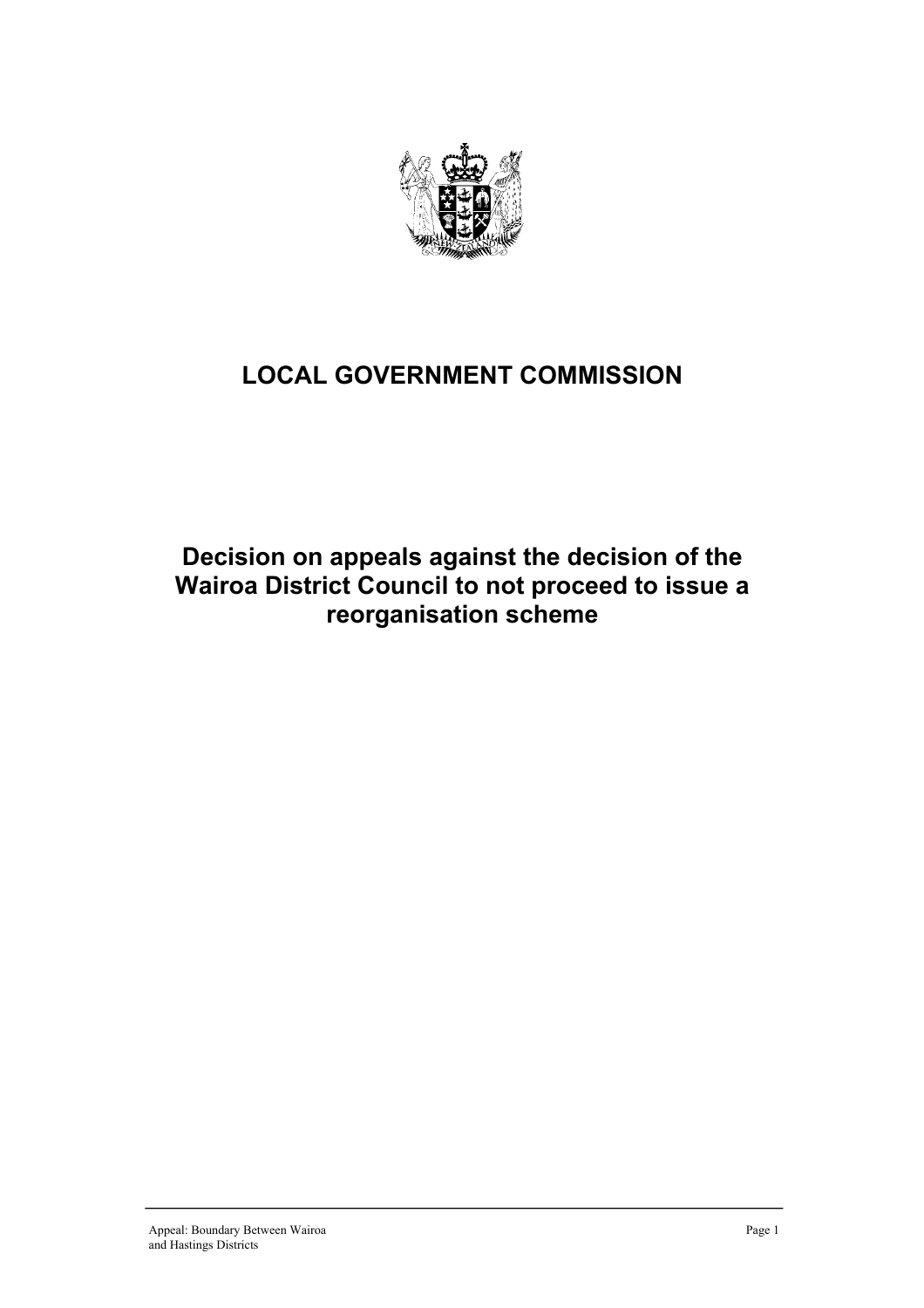## **TABLE OF CONTENTS**

| <b>INTRODUCTION</b>                                                                                    | 3            |
|--------------------------------------------------------------------------------------------------------|--------------|
| <b>BACKGROUND</b>                                                                                      | 3            |
| <b>ASSESSMENT OF FINANCIAL EFFECTS OF THE</b><br><b>PROPOSAL</b>                                       | 4            |
| <b>THE HEARING</b>                                                                                     | 4            |
| <b>STATUTORY PROVISIONS RELATING TO</b><br>THE DETERMINATION OF THE APPEALS                            | 4            |
| <b>CONSIDERATION OF THE APPEALS</b><br>UNDER THE STATUTORY PROVISIONS<br>Section 37ZQA<br>Section 37ZR | 7<br>7<br>13 |
| <b>GENERAL COMMENT</b>                                                                                 | 14           |
| <b>COMMISSION'S DETERMINATION</b>                                                                      | 15           |

**Page 2012 - Page 2013** - Page 2014 - Page 2014 - Page 2014 - Page 2014 - Page 2014 - Page 2014 - Page 2014 - Page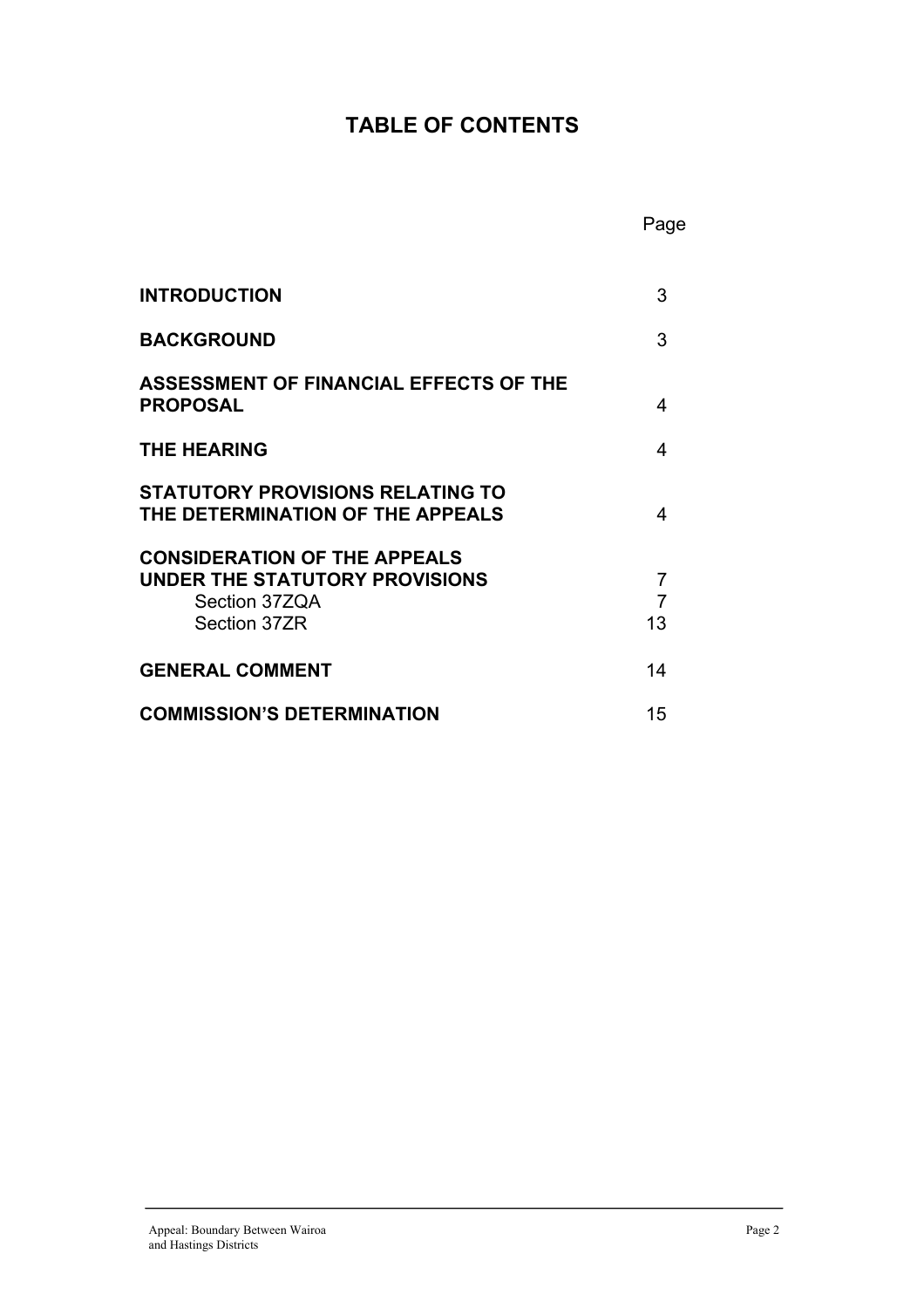#### **INTRODUCTION**

- 1 This decision relates to appeals lodged by the South of the Mohaka River Ratepayers Proposer Group and Mr Wayne Taylor against the decision of the Wairoa District Council ("the WDC"), as the principal local authority, on 4 December 2001 to not proceed with the Local Government (South of the Mohaka River) Reorganisation Scheme 2001. The draft reorganisation scheme, if given effect to, would alter the boundary between the Wairoa and Hastings Districts by transferring the area of the Wairoa District south of the Mohaka River to the Hastings District.
- 2 The appeal was heard in Wairoa on 2 May 2002.

#### **BACKGROUND**

- 3 In January 2001 the South of the Mohaka River Ratepayers Proposer Group ("the proposers") initiated a proposal, in accordance with the provisions of Part IIB of the Local Government Act 1974 ("the Act"), for the boundary between the Wairoa and Hastings Districts to transfer from the Waikari River to the Mohaka River.
- 4 The current proposal is similar to an earlier proposal initiated by the proposers in July 1998. That proposal was rejected by the WDC and was considered by the Commission on appeal. The Commission, in July 1999, issued its determination upholding the WDC's decision.
- 5 After consultation between the WDC and Hastings District Council it was agreed that the WDC should be the principal local authority in respect of the current reorganisation proposal.
- 6 The draft reorganisation scheme was publicly notified on 10 July 2001. Eleven submissions were received. The WDC considered the submissions at a meeting held on 23 November 2001. On 4 December 2001 the Council met to determine whether the draft reorganisation scheme should be given effect to. It resolved that the draft reorganisation scheme should not proceed.
- 7 On 13 December 2001 the proposers gave notice of appeal against the decision.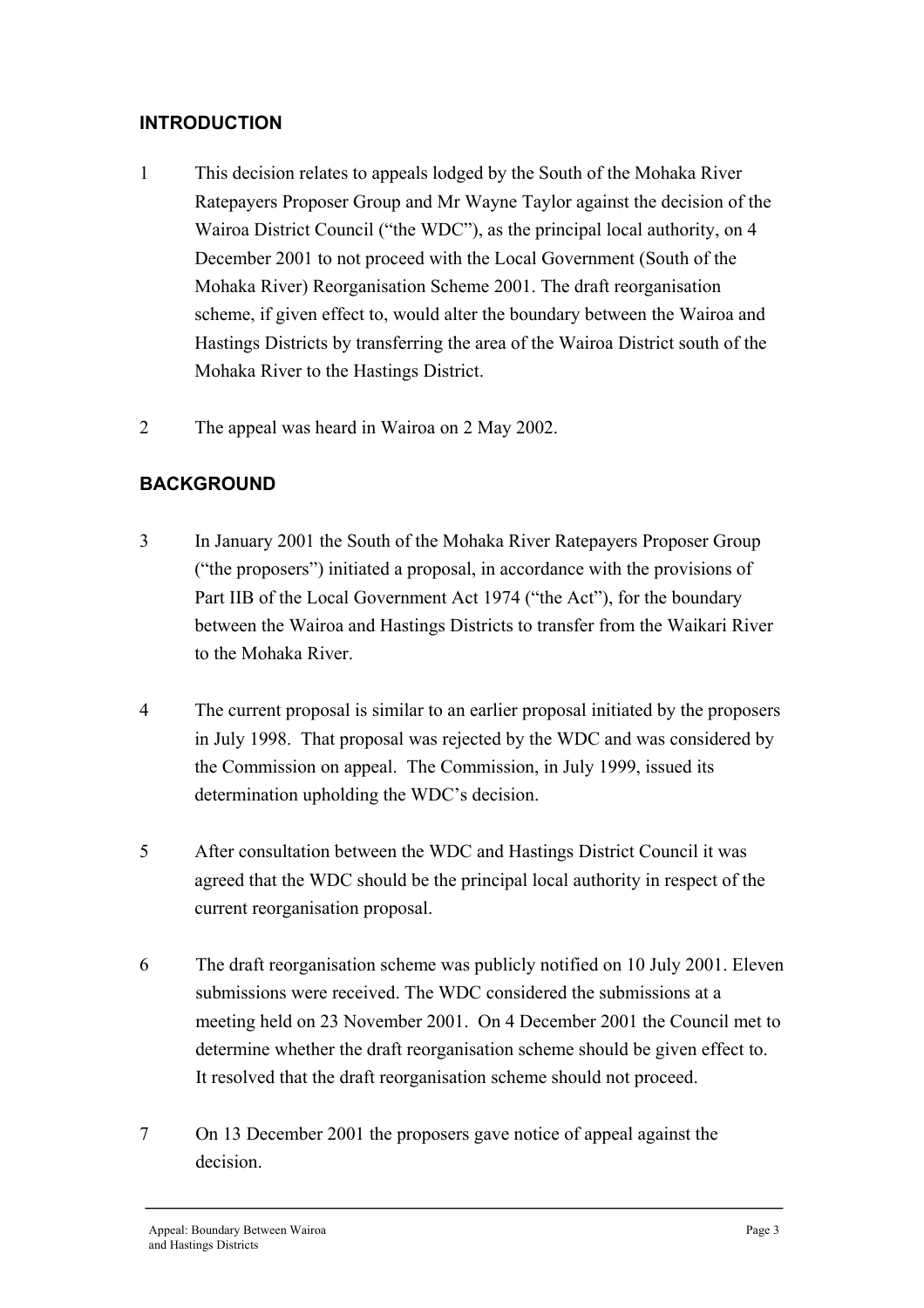- 8 On 21 December 2001 Mr Wayne Taylor gave notice of appeal against the decision.
- 9 Following receipt of the appeals the Chief Executive Officer of the Commission arranged for the hearing of the appeals on 2 May 2002 in Wairoa.

#### **ASSESSMENT OF FINANCIAL EFFECTS OF THE PROPOSAL**

- 10 In its initial consideration of this matter the Commission noted that the proposers' earlier proposal had been declined by the then Commission principally because the Commission had insufficient information to satisfy itself as to the viability of the Wairoa District if the proposal were to proceed. The Commission decided to initiate an independent financial assessment of the effect of the current proposal on the Wairoa District. The report was provided to the appellants and the WDC before the hearing.
- 11 The Commission considered that the independent assessment provided some useful information to assist its consideration of the proposal. Bearing in mind the nature of the study and the limited timeframe in which it had to be undertaken, the Commission considered that the conclusions of the report are not definitive, but that they form part of the information available to assist the Commission in determining the matter before it.

#### **THE HEARING**

12 The hearing commenced with Mr Tony East and Mr Ian Blair presenting submissions on behalf of the proposers. Mr Wayne Taylor then made a submission in support of his appeal. WDC's submissions were made by Mr Les Probert (Mayor) and Mr Matthew Lawson (solicitor acting for the WDC). Mr East, Mr Blair, Mr Probert and Mr Lawson exercised rights of reply.

## **STATUTORY PROVISIONS RELATING TO THE DETERMINATION OF THE APPEALS**

13 The statutory provisions relating to the Commission's hearing, consideration, and determination of this appeal are contained in sections 37ZQA, 37ZR and 37ZZK of the Act.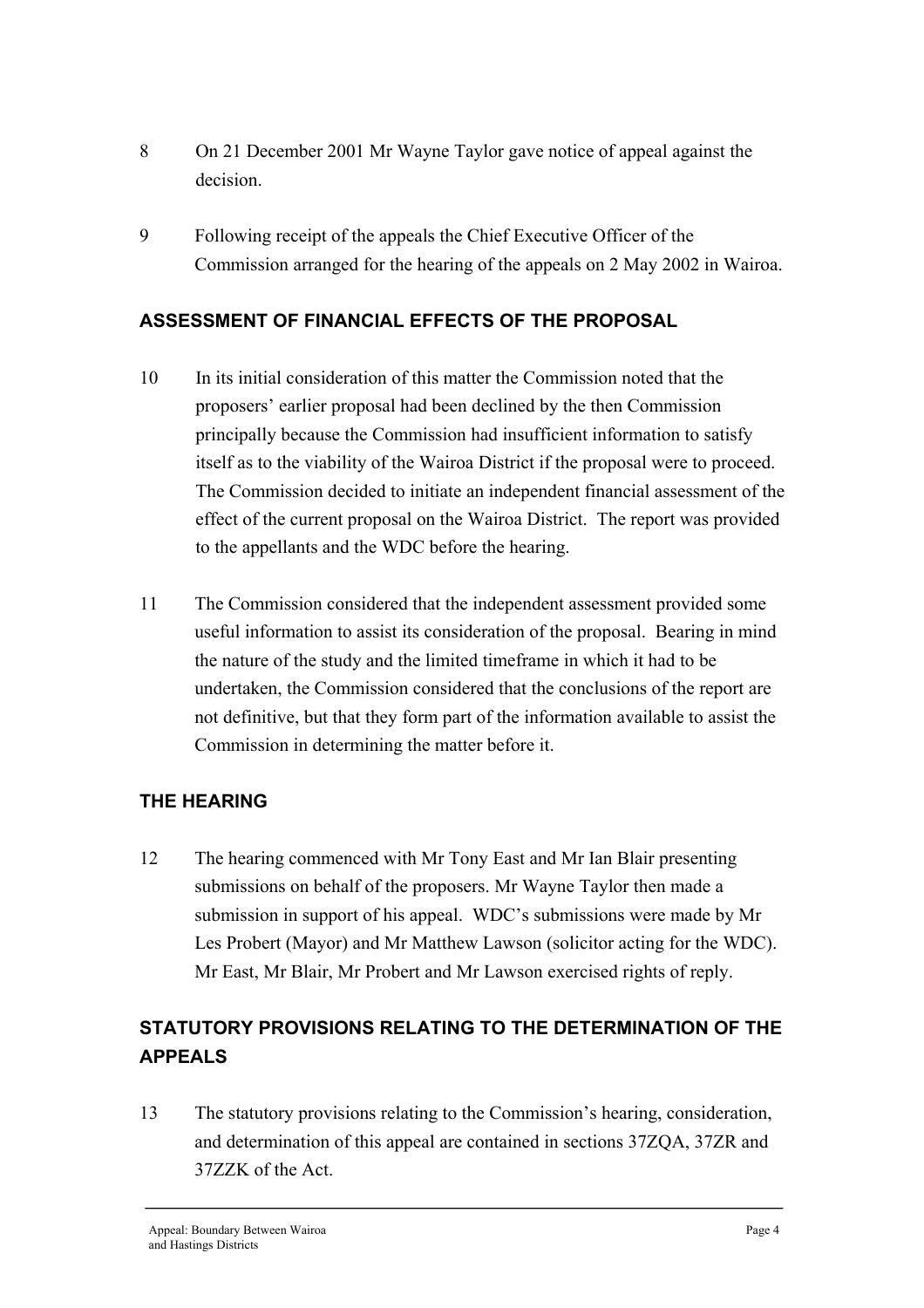14 37ZQA details the criteria to be applied by the Commission when considering a reorganisation scheme. It states:

*37ZQA. Criteria - (1) The principal local authority or the Commission, as the case may be, shall, when considering any reorganisation proposal or any reorganisation scheme, satisfy itself that the proposal or scheme - (a) Will promote the good local government of the districts concerned; and (b) Will, in particular, ensure that each proposed local authority and each local authority continued in existence under the proposal -*

> *(i) Will have the resources necessary to enable it to carry out its functions, duties and powers; and*

*(ii) Will have a district that is appropriate for the efficient and effective exercise of its functions, duties and powers; and* 

- *(iii) Will contain within its district a sufficiently distinct community of interest or sufficiently distinct communities of interests; and*
- *(iv) Will be able to meet the requirements of section 223C of this Act.*

*(2) The principal local authority or the Commission, as the case may be, shall, when considering the matters specified in subsection (1) of this section in relation to any reorganisation proposal or any reorganisation scheme, consider -* 

- *(a) The area of impact of the functions, duties, and powers of the local authorities concerned; and*
- *(b) The area of benefit of services provided; and*
- *(c) The likely effects on any local authority of the exclusion of any area from its district; and*
- *(d) Such other matters as it considers appropriate.*
- 15 Section 37ZR details matters relating to boundary determinations under a reorganisation scheme. It states:

*37ZR. Boundaries* – *The principal local authority or the Commission, as the case may be, shall, in determining boundaries under any reorganisation proposal or reorganisation scheme, ensure that -* 

*(a)The boundaries of regions conform, where practicable, with catchment boundaries; and*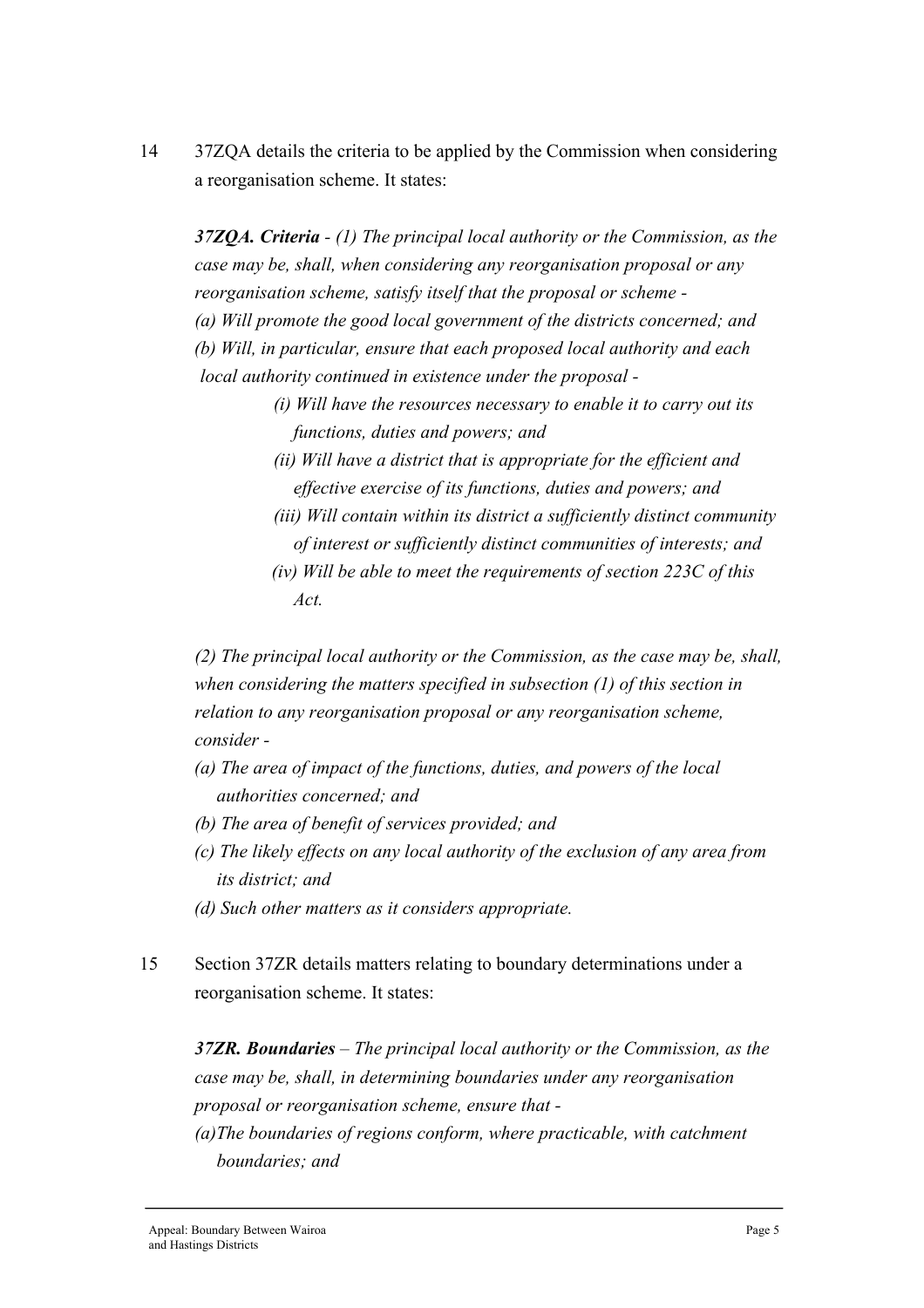- *(b)The boundaries of territorial authority districts conform, where practicable, with the boundaries of regions; and*
- *(c)The boundaries of regions and the boundaries of territorial authority districts conform with the boundaries of statistical meshblock areas determined by Statistics New Zealand and used for Parliamentary electoral purposes.*
- 16 Section 37ZZK details matters relating to the hearing and determination of the appeals. It states:

*37ZZK. Hearing and determination of appeal* - *(1) At the hearing of any appeal under section 37ZZC of this Act, the Commission shall hear and consider all evidence tendered and representations made by or on behalf of the appellant and any other party to the proceedings. (2) After hearing the evidence and representations as aforesaid, the Commission may confirm, discharge, or vary the decision of the principal local authority and generally make such decisions as it considers just and equitable in the circumstances of the case having regard to the evidence and representations received by it. Every such decision shall take effect from the date thereof or from such later date as may be specified therein.* 

17 The Commission is also of the view that the purposes of local government set out in section 37K of the Act should be considered in reaching a decision on this matter. Section 37K states:

*37K. Purposes of local government – The purposes of local government in New Zealand are to provide, at the appropriate levels of local government,-* 

- *(a) Recognition of the existence of different communities in New Zealand:*
- *(b) Recognition of the identities and values of those communities:*
- *(c) Definition and enforcement of appropriate rights within those communities:*
- *(d) Scope for communities to make choices between different kinds of local public facilities and services:*
- *(e) For the operation of trading undertakings of local authorities on a competitively neutral basis:*
- *(f) For the delivery of appropriate facilities and services on behalf of central government:*
- *(g) Recognition of communities of interest:*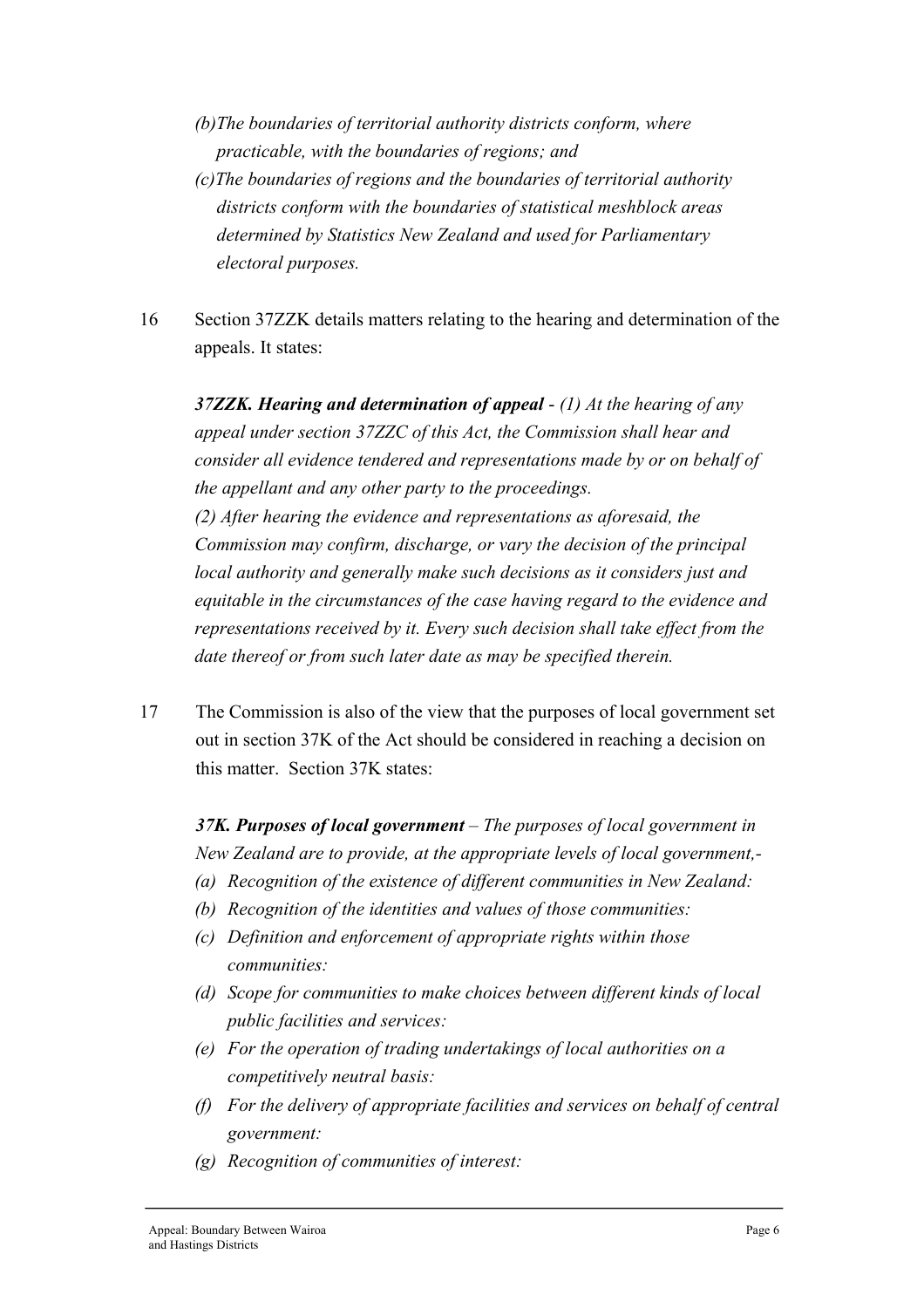- *(h) For the efficient and effective exercise of the functions, duties, and powers of the components of local government:*
- *(i) For the effective participation of local persons in local government.*

### **CONSIDERATION OF THE APPEALS UNDER THE STATUTORY PROVISIONS**

#### **Section 37ZQA**

- 18 As noted above, the Commission is required to assess proposals against the criteria specified in section 37ZQA of the Act. Section 37ZQA $(1)(a)$  requires the Commission to satisfy itself that a proposal or scheme will "promote the good local government" of the districts concerned. For this proposal, the districts affected are the Wairoa District and the Hastings District.
- 19 With regard to the word "promote", the Commission notes that it has various meanings, but is satisfied that in the context of the legislation, the clear intention was that the word have the meanings: to advance, help forward, enhance, or improve.
- 20 The expression "good local government" is not defined in the Act. However, the Commission has adopted a view, based on section 37K of the Act, which sets out the purposes of local government, that the achievement of those purposes would be the basis of good local government.
- 21 In the context of the proposal before it, the Commission interprets the expression "promote good local government" as meaning to improve or enhance the ability of the local authorities for the Wairoa and Hastings Districts to achieve the purposes of local government as set out in section 37K.
- 22 The proposal under appeal was assessed by the Commission against the criteria specified in section 37ZQA as follows:

### *Subsection (1)(a) - Whether the proposal will promote the good local government of the districts concerned.*

23 This is the principal criterion that the Commission must satisfy itself would be complied with if a proposal were given effect to.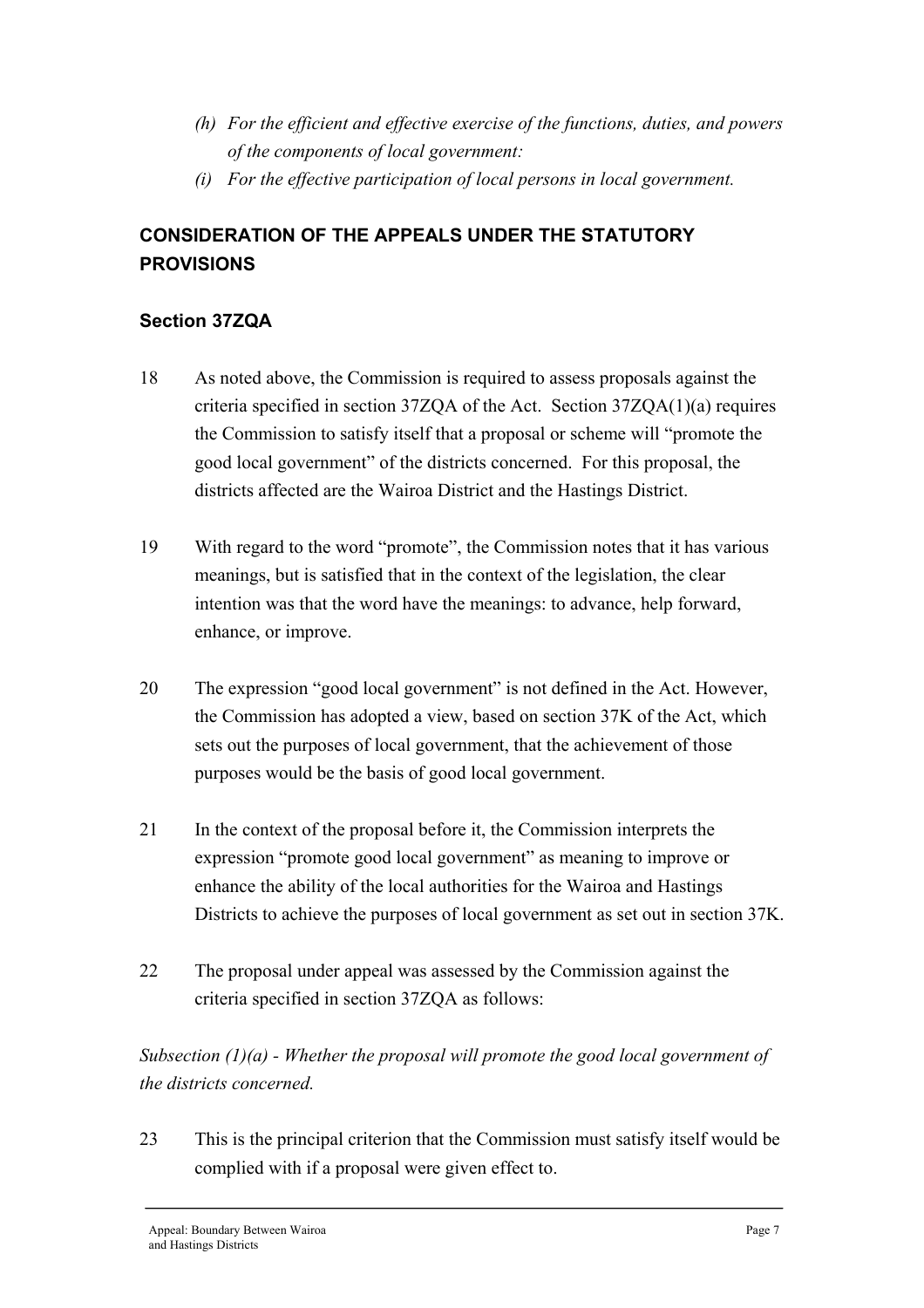- 24 As discussed above, the Commission decided that consideration of the proposal in the context of the matters specified in section 37K of the Act was necessary to enable the Commission to determine whether the proposal would promote the good local government of the Wairoa District and the Hastings District. In giving consideration to the matters outlined in section 37K, the Commission found it first necessary to consider whether the area affected by the proposal, i.e. the area of Wairoa District located south of the Mohaka River ("the affected area"), is a recognisably distinct community of interest. Such a consideration is important, because in the Commission's view the division of a recognised community of interest would not accord with the principles of section 37K.
- 25 The affected area is rural in nature, principally comprising farming properties and forestry blocks. It is hilly country, which in some areas is subject to erosion. The geographic features of the affected area are generally similar to other parts of the Wairoa District and the adjoining areas of Hastings District.
- 26 The main village in the affected area is Kotemaori, which comprises a number of residences, a primary school and local hall. There are no significant retail facilities in the affected area, the nearest significant groupings of retailers being located in the Wairoa township and Napier City.
- 27 From the submissions made to the Commission, it is clear that the residents of the affected area have well developed linkages to the north (principally to Wairoa township) and to the south (locally to Putorino in Hastings District and the Napier and Hastings Central Business Districts). Because of the lack of facilities in the affected area, residents need to travel outside the affected area for essential supplies, medical treatment, professional services and secondary schooling. This is typical of rural areas throughout New Zealand. It is to be expected that the reasonable access that is available to the business services and social opportunities available in the urban centres of Napier and Hastings would provide a strong incentive for the residents of the affected area and other parts of the Wairoa District to utilise the services available in those centres from time to time.
- 28 The Commission noted that, for the most part, the residents of the affected area have better State Highway access to Wairoa township than to the south.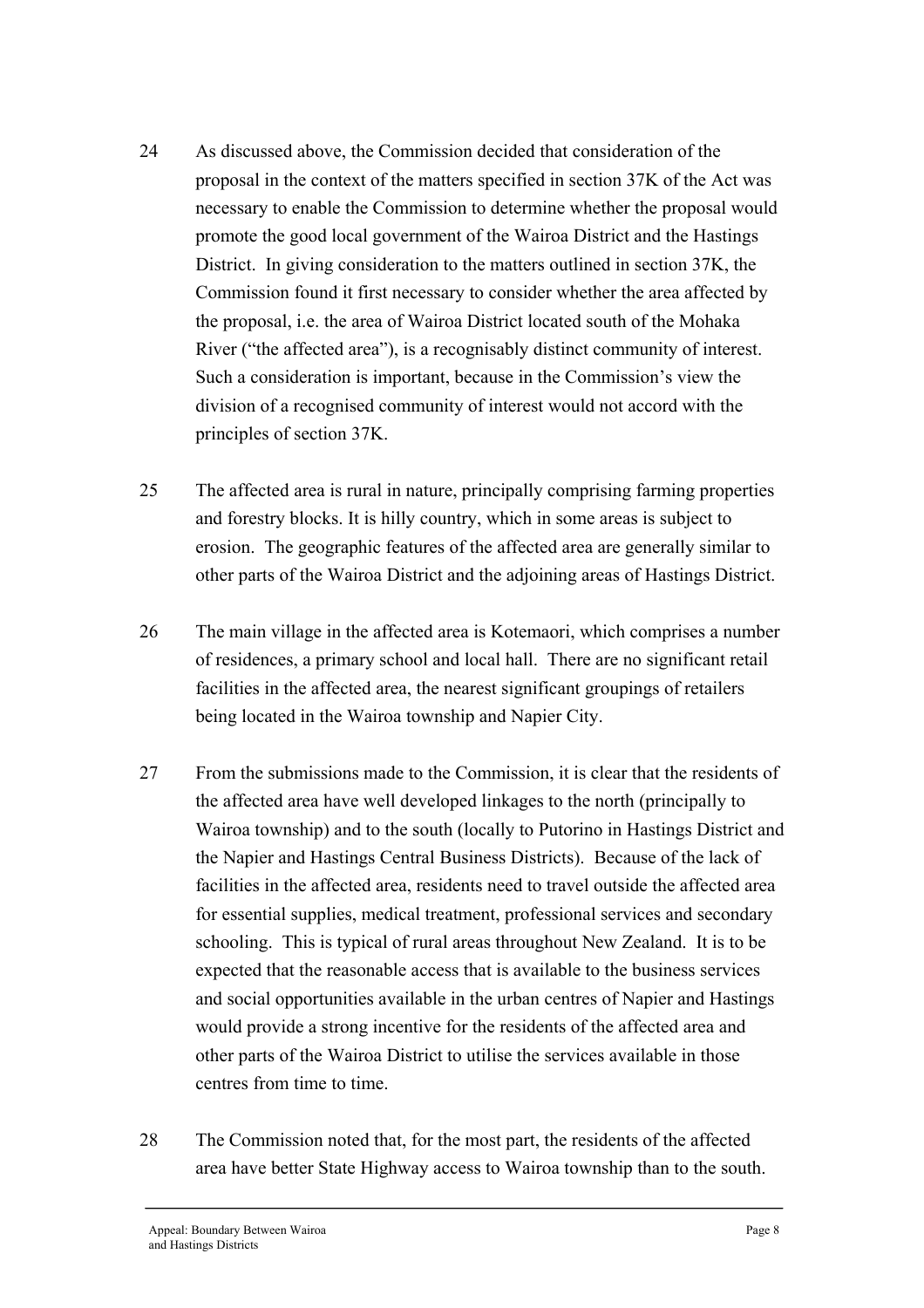The State Highway in the northern part of the Hastings District traverses difficult terrain, imposing considerable challenges to improving the road. Also, the residents of the affected area have less distance travelling by road to Wairoa township than travelling to the central business districts of Hastings and Napier.

- 29 The Commission considers that there is little to distinguish the affected area from the adjoining rural areas of Wairoa District, or the adjoining rural areas of Hastings District. The affected area shares a common geography, land use and lack of significant facilities with those other rural areas. The residents of the affected area rely on services and facilities available in areas both to the north and south for their business and recreational interests.
- 30 Taking the above considerations into account, the Commission is of the view that the affected area, while having a localised community of interest to some degree, does not have a distinct community of interest in the local government context. It considers that the affected area does not have commonalities of interest with Hastings District that outweigh the linkages of the affected area with the rest of the Wairoa District. In this regard, the Commission notes that Ngati Pahauwera, whose traditional boundaries extend south to the Waikari River, have a strong relationship with the Wairoa District. The Commission is satisfied that if the proposal were to proceed it would split the recognised community of interest of Ngati Pahauwera.
- 31 The Commission also considers that the fact that some facilities situated in the Hastings District, such as the Putorino recreational and social facilities, are closer for the residents of the affected area than similar facilities in other parts of the Wairoa District is an advantage for those residents. Residents of one local government area utilising facilities located in other local government areas commonly occurs throughout New Zealand – it is not necessarily a reason for changing local government boundaries.
- 32 In assessing its community of interest findings against the provisions of section 37K, the Commission is satisfied that the proposal would not promote the good local government of the Wairoa District and the Hastings District. It considers that the proposal would not appropriately recognise:
	- the existence of different communities
	- the identities of the different communities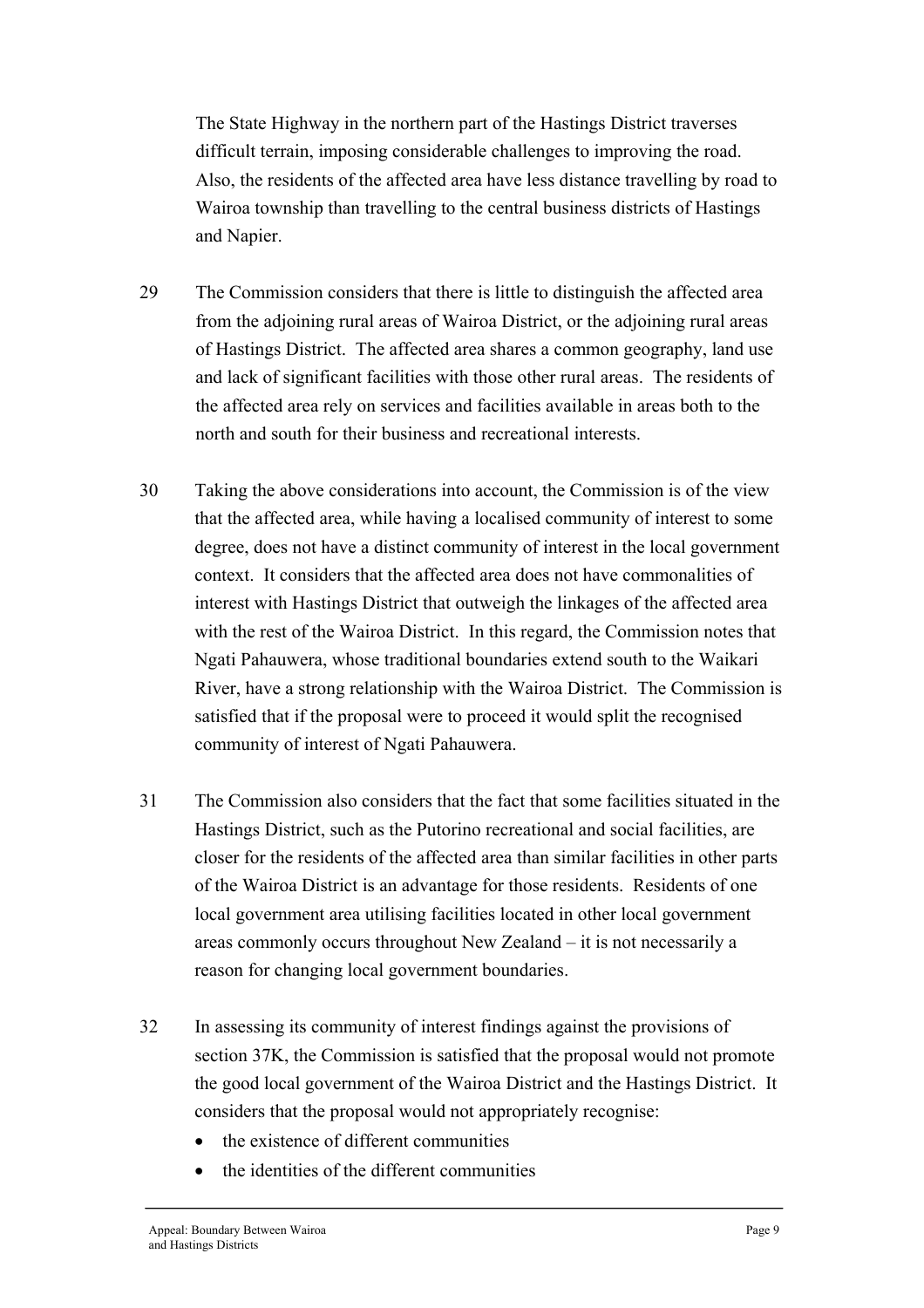- established communities of interest.
- 33 Having determined that the proposal fails the test of good local government required under section 37ZQA(1)(a) of the Act, the Commission is of the view that it need not consider the proposal any further. However, it has decided to make some observations with respect to the criteria of subsections (1)(b) and (2) of section 37ZQA. The observations reinforce its view that the proposal, if given effect to, would not enhance the good local government of the Wairoa and Hastings Districts.

#### *Subsection 1 (b)*

- *(i) Whether the authorities continued in existence would have the resources necessary to enable them to carry out their functions, duties and powers.*
- 34 The WDC is currently able to fund its functions, duties and powers. The District, however, has a small population of approximately 8900 people and a limited rating base of approximately 6300 rateable properties. In the intercensual period 1996-2001 the usually-resident population of the Wairoa District decreased by almost 10%, from 9900 persons in 1996 to 8916 persons in 2001. On a population basis the Wairoa District is ranked  $64<sup>th</sup>$  in size out of the 74 territorial authority districts in New Zealand.
- 35 The ongoing population decrease, combined with limited employment opportunities in the district and household incomes which are well below the New Zealand median impose significant constraints on the ability of the WDC to increase its rating income to continue to meet its obligations for the provision of essential services, and to provide other services considered desirable by the Wairoa community.
- 36 The Commission is in no doubt that if the proposal were to proceed, further resource pressures would be placed on the residual area of the WDC. The Commission is satisfied that reducing operating costs for the Council would not offset the reduction in rates income from the affected area.
- 37 If the proposal proceeded the principal reduction in Council operating costs would be derived through no longer having to service local roads in the affected area. However, most of the Council's operating costs relate to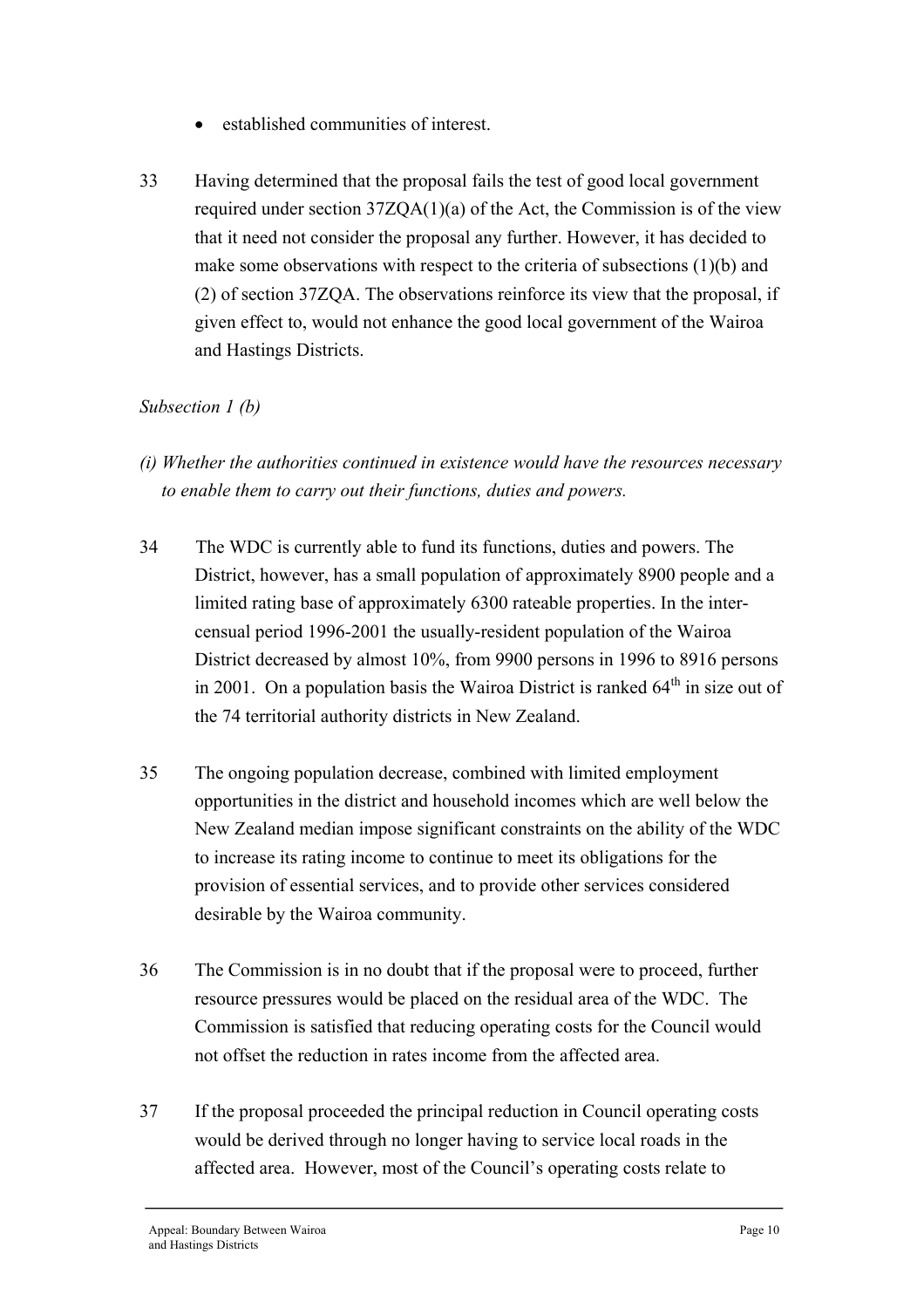activities which have a district-wide benefit or relevance. The Commission is of the view that those costs would generally remain unchanged if the proposal proceeded. Given that the number of rateable assessments in the district would reduce, each WDC ratepayer would face a rates increase to enable the WDC to maintain its current service levels.

- 38 The financial assessment undertaken for the Commission suggests that, if the proposal were to proceed, the Council would lose 6% of its existing rating revenue, while operating expenditure would decrease by 4.4%. As a result, the Council's operating deficit would likely increase by approximately \$232000 (GST exclusive), or approximately 4% of the total rates levied on the reduced District. While these amounts are not definitive, the Commission is of the view that any increase in the Council's operating deficit would be detrimental to the Council's ability to carry out its functions, duties and powers.
- 39 Implementation of the proposal would increase the area of Hastings District by approximately 6% - 31018 hectares. Hastings District would have to extend the area over which it carries out its functions, duties and powers, at an additional cost. No evidence was presented to the Commission to suggest that the Hastings District Council would not have the resources necessary to adequately service the affected area. The Hastings District already has a large rural hinterland. The services that the Hastings District Council would need to provide to the affected area would be similar to those that it already provides in its existing rural area.
- 40 The Commission is of the view that the proposal would have a negative impact on the resources available to the WDC to enable it to carry out its functions, duties and powers.
- *(ii) Whether for each of the affected local authorities there will be a district which would be appropriate for the efficient and effective exercise of local government functions, duties and powers.*
- 41 The Mohaka River, proposed as the boundary between the Wairoa and Hastings Districts, is a distinctive geographic feature. The Mohaka River would be an easily recognised boundary, enabling appropriate local authority service delivery in the area of the proposed boundary.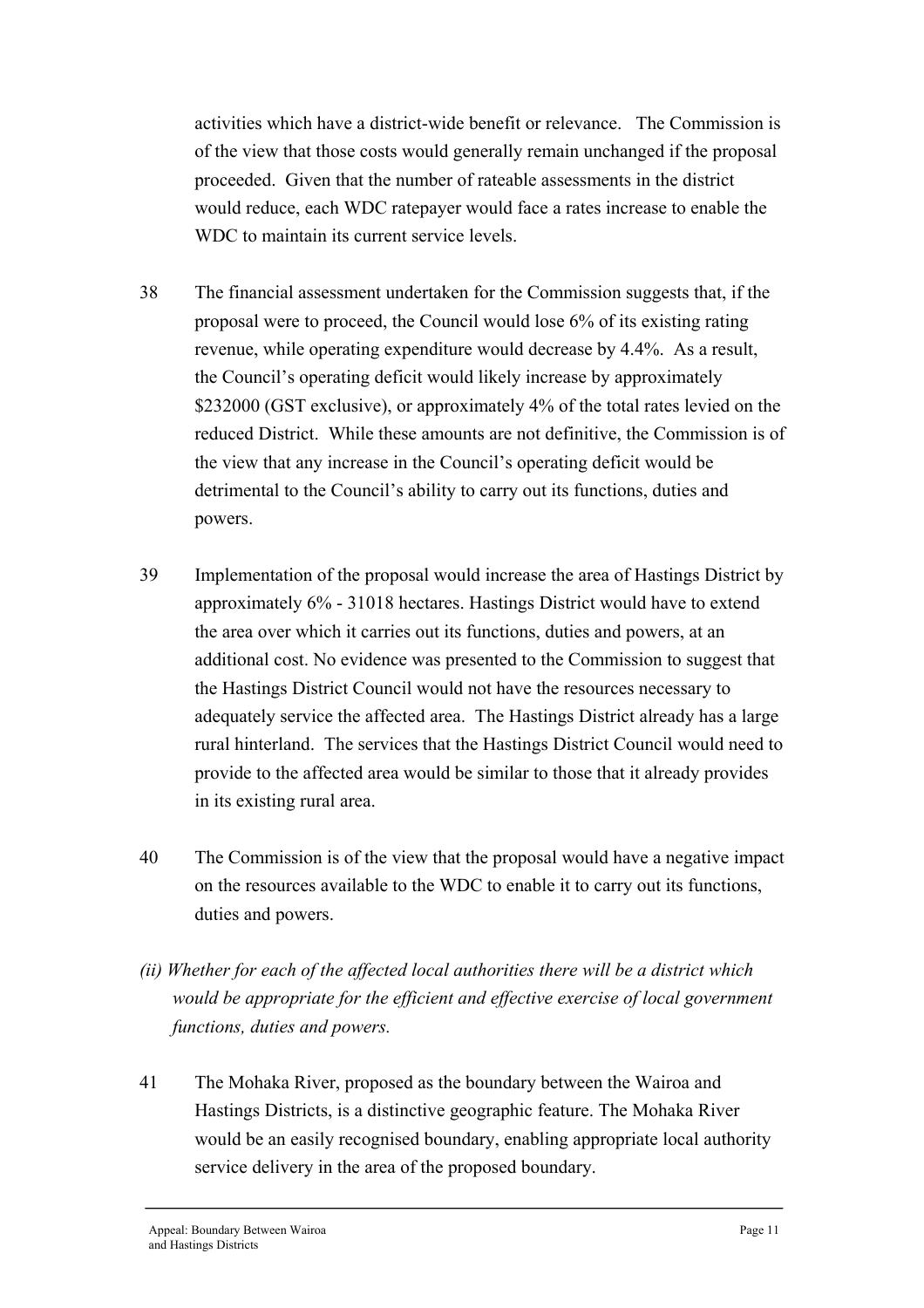- 42 The Commission notes that the existing boundary between the two districts the Waikari River - is a longstanding local government boundary, which also serves as an effective local government boundary.
- 43 The Commission notes that if the proposal proceeded, there would be an area in the south-western part of Wairoa District that could only be accessed from Hastings District. The Commission considers that the WDC could still effectively ensure appropriate service delivery to this area, with an option being to contract out the provision of some or all of the Council's services in that area.
- 44 Wairoa District would continue to comprise the significant urban area of Wairoa township, a number of small townships and a large rural hinterland. The proposal would have no impact on the range of services that the WDC would be required to provide.
- 45 The Commission did not receive any evidence relating to the impact of the proposal on the effective and efficient exercise by the Hastings District Council of local government functions. The Hastings District Council already services a large rural area. While additional costs would be incurred through the addition of some 31018 hectares to its land area, the Commission is of the view that this would have a minimal impact on the efficiency and effectiveness of the Hastings District Council.
- *(iii) Whether the proposal will ensure that each authority continued under the proposal would contain within its district sufficiently distinct communities of interest.*
- 46 As discussed above, the Commission is of the view that the affected area does not comprise a distinct community of interest in the broader local government context. It also considers that the proposal would split the recognised community of interest of Ngati Pahauwera.

*(iv) Whether each authority continued in existence would be able to meet the requirements of section 223C of the Act.*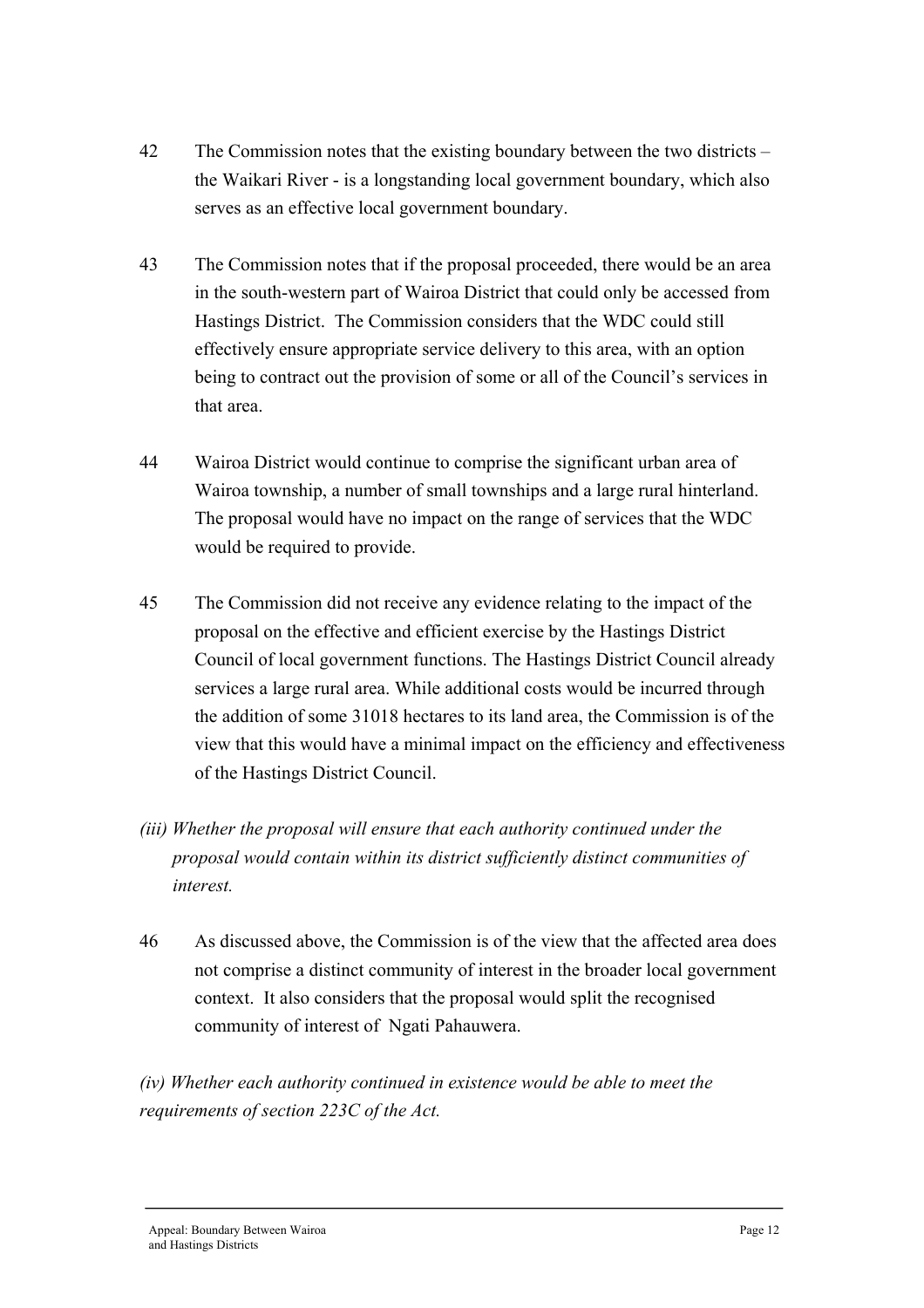47 Section 223C relates to the way in which local authorities are to conduct their affairs. The Commission is of the view that the proposal would have a minimal impact on the ability of the WDC to maintain governing and administrative structures which would comply with the requirements of this section.

#### *Subsection 2*

*(a) area of impact of the functions, duties, and powers of the proposed local authority; and (b) area of benefit of services provided.* 

48 As mentioned above, the Mohaka River would provide an effective boundary for the provision of local authority services. In the Commission's view this boundary would not create any cross-boundary issues for the WDC or the Hastings District Council in addition to those currently addressed at the present boundary - the Waikari River.

#### *Subsection 2*

*(c) Likely effects of the exclusion of any area from the proposed district.* 

49 If the proposal proceeded, information provided by the WDC indicates that the Wairoa District would lose 2% of its population, 7.5% of its land area, 11.3% of its land value and 7.3% of it General Rate income. As stated above, the Commission considers that the reduction in the costs of service delivery would not offset the loss of rating income. The loss to the WDC of the affected area would mean that district-wide administrative and overhead costs would have to be allocated over a smaller number of ratepayers. In the opinion of the Commission, this would have a significant detrimental effect on the ability of the WDC to carry out its functions, duties and powers.

#### **Section 37ZR**

- 50 Section 37ZR specifies matters to be taken into account in determining boundaries under any reorganisation scheme.
- *(a) The boundaries of regions conform, where practicable, with catchment boundaries.*
- 51 This proposal would not affect the existing regional boundaries.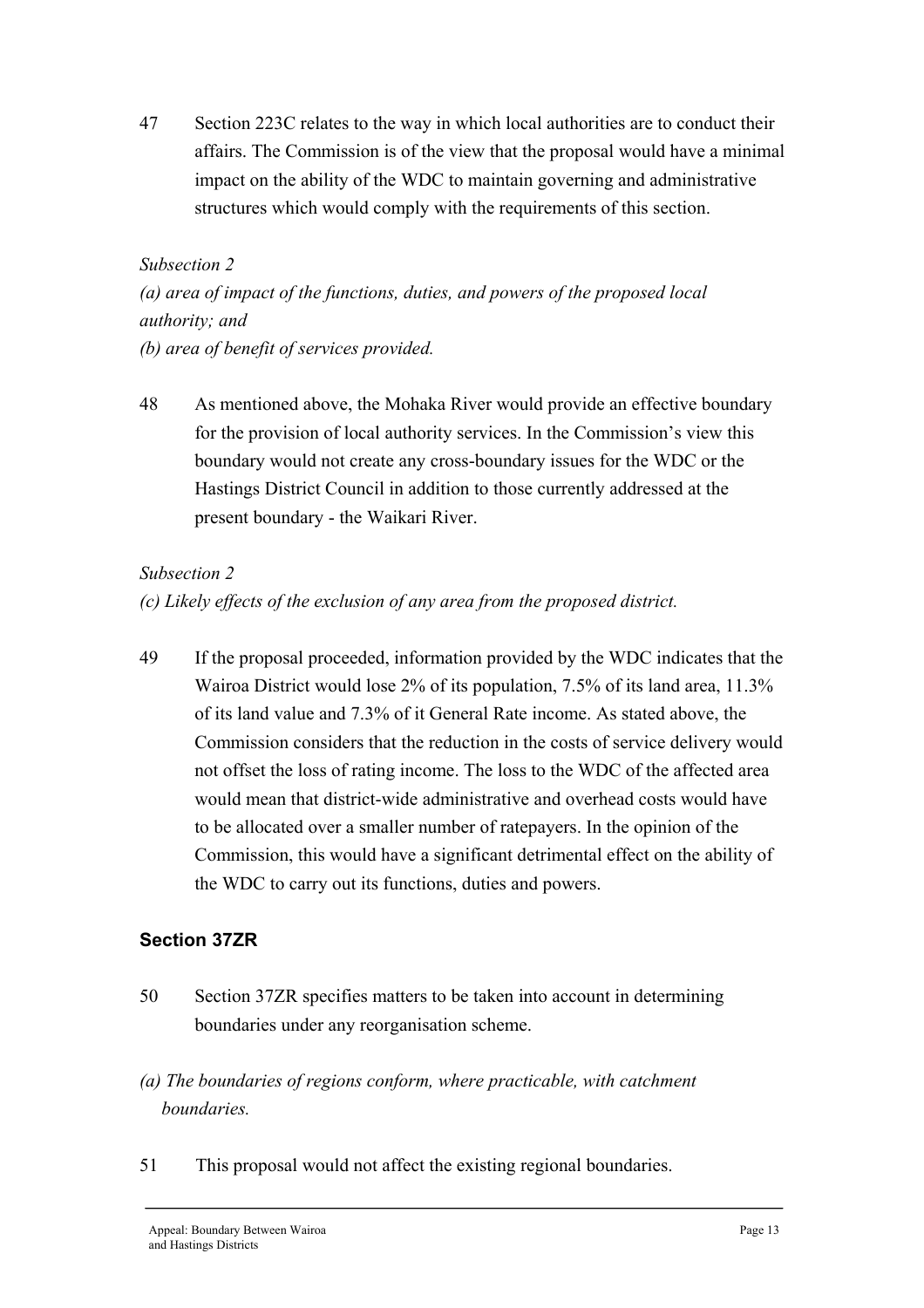- *(b) The boundaries of territorial districts conform, where practicable, with the boundaries of regions.*
- 52 This proposal is not relevant to the existing regional boundaries.
- *(c) The boundaries of regions and the boundaries of territorial authority districts conform with the boundaries of statistical meshblock areas determined by Statistics New Zealand and used for Parliamentary electoral purposes.*
- 53 The Mohaka River is currently used as a boundary for statistical meshblock purposes. The proposal would not require a change to the existing meshblocks.

#### **GENERAL COMMENT**

- 54 The Commission notes that subsequent to the Commission's 1999 determination of the earlier proposal initiated by the proposers, the WDC undertook a rates review, which attempted to move towards a more user-pays environment. At the hearing the WDC's Mayor acknowledged that it was not possible to significantly reduce the rates levies in the affected area, as a significant reduction would have a severe impact on the rest of the District. He also advised that the Council would undertake a further rates review this year.
- 55 Proposals for the transfer of the affected area have now come before the Commission on two occasions. Having heard and considered the representations of the various parties the Commission is of the view that the proposers are primarily motivated to seek a transfer of the affected area to the Hastings District because of the lower level of rates that would be levied if the affected properties were in the Hastings District. While the Commission understands the concerns of the proposers, the incidence of rating levels between the two districts is not a matter that the Commission may take into account in terms of the statutory criteria. The rates levied on properties are subject to change through the Annual Plan process and the public has rights under statute to participate in that process. It would be appropriate for the proposers to continue to utilise the Annual Plan consultation process or to participate in any rates review to ensure that the WDC is apprised of their